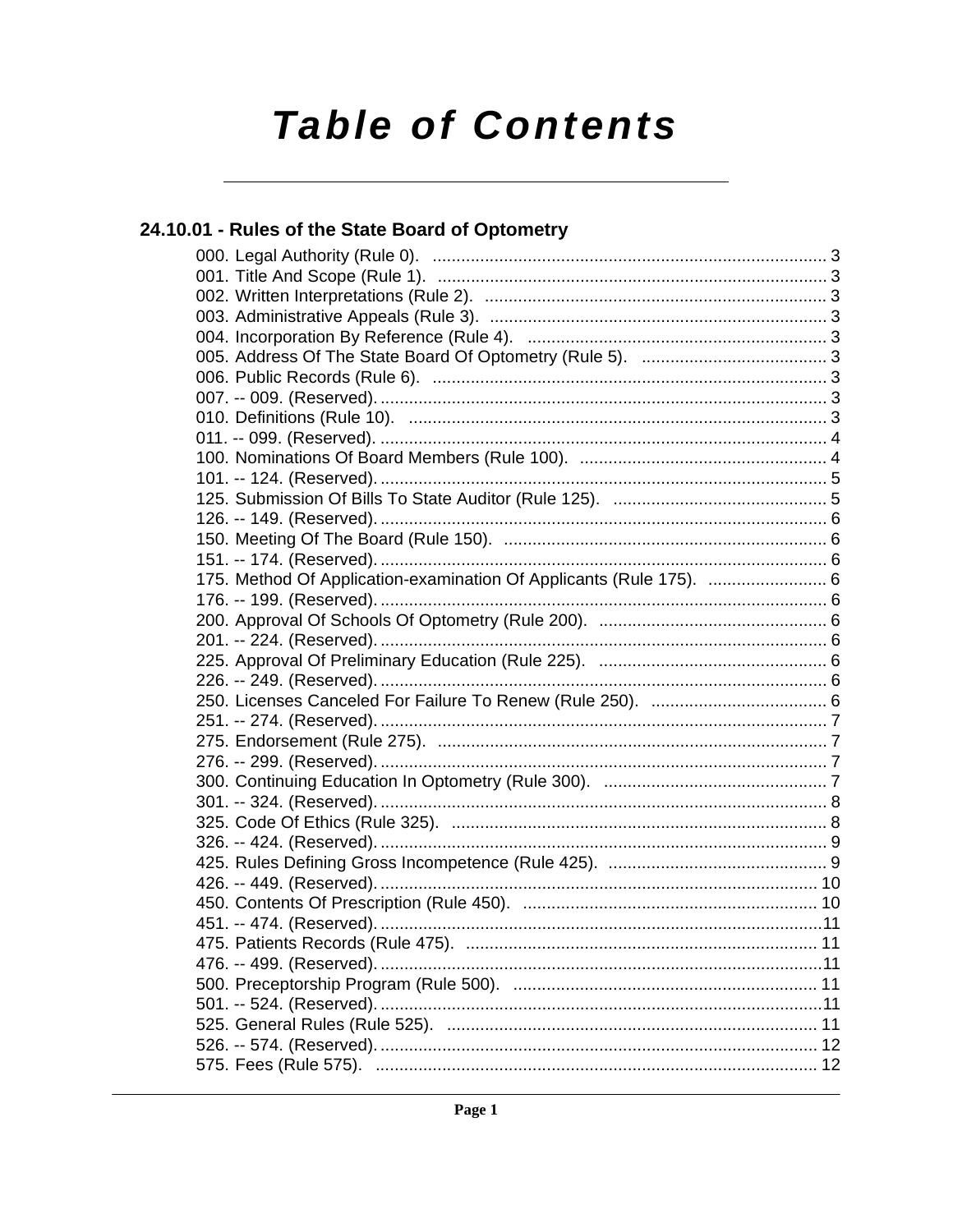## *Table of Contents (cont'd)*

| 600. Board Certification Of Optometrist Authorized To Obtain And Use Pharmaceutical |  |
|-------------------------------------------------------------------------------------|--|
|                                                                                     |  |
|                                                                                     |  |
|                                                                                     |  |
|                                                                                     |  |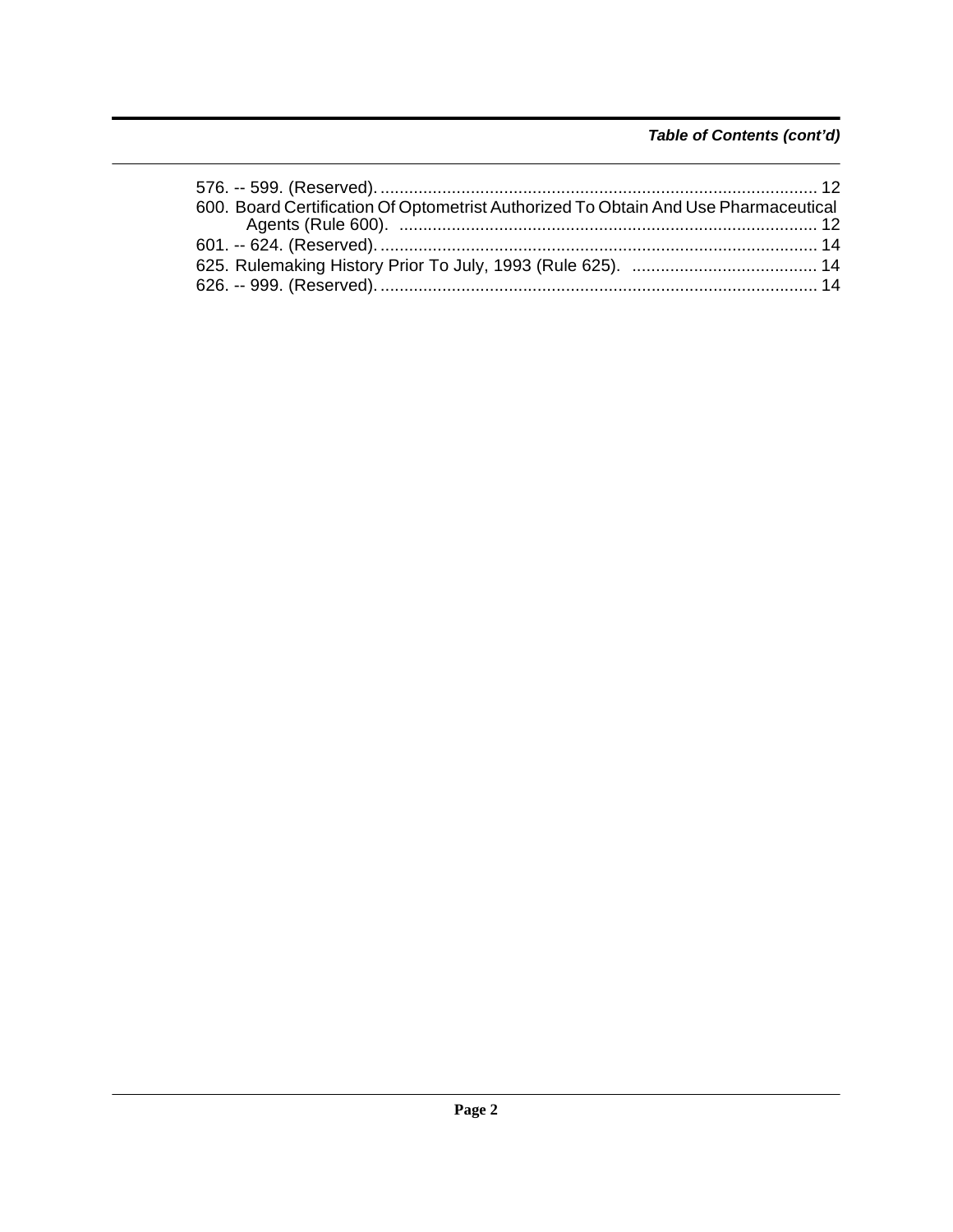### **IDAPA 24 TITLE 10 CHAPTER 01**

### **24.10.01 - RULES OF THE STATE BOARD OF OPTOMETRY**

### <span id="page-2-1"></span><span id="page-2-0"></span>**000. LEGAL AUTHORITY (RULE 0).**

These rules are hereby prescribed and established pursuant to the authority vested in the State Board of Optometry by the provisions of Section 54-1509, Idaho Code. (7-1-93)

### <span id="page-2-2"></span>**001. TITLE AND SCOPE (RULE 1).**

These rules shall be cited as IDAPA 24.10.01, "Rules of the State Board of Optometry." (7-1-93)

### <span id="page-2-3"></span>**002. WRITTEN INTERPRETATIONS (RULE 2).**

The board may have written statements that pertain to the interpretation of the rules of this chapter. Such interpretations, if any, are available for public inspection and copying at cost in the main office of the Bureau of Occupational Licenses. (3-15-02) Occupational Licenses.

### <span id="page-2-4"></span>**003. ADMINISTRATIVE APPEALS (RULE 3).**

Administrative appeals shall be governed by the Administrative Procedure Act, Title 67, Chapter 52, Idaho Code. (3-15-02)

### <span id="page-2-5"></span>**004. INCORPORATION BY REFERENCE (RULE 4).**

These rules do not incorporate by reference any document other than those sections of Idaho Code so referenced. (3-15-02)

### <span id="page-2-6"></span>**005. ADDRESS OF THE STATE BOARD OF OPTOMETRY (RULE 5).**

[The office of the State Board of Optometry is located within the Bureau of Occupational Licenses, Owyhee Plaza,](http://ibol.idaho.gov/opt.htm) 1109 Main Street, Suite 220, Boise, Idaho 83702. The phone number of the Board is (208) 334-3233. The Board's FAX number is (208) 334-3945. The Board's e-mail address is ibol@ibol.idaho.gov. The Board's official web site is at www.ibol.idaho.gov/opt. (3-15-02)

### <span id="page-2-7"></span>**006. PUBLIC RECORDS (RULE 6).**

The records associated with the State Board of Optometry are subject to the provisions of the Idaho Public Records<br>Act, Title 9, Chapter 3, Idaho Code. (3-15-02) Act, Title 9, Chapter 3, Idaho Code.

### <span id="page-2-8"></span>**007. -- 009. (RESERVED).**

### <span id="page-2-9"></span>**010. DEFINITIONS (RULE 10).**

<span id="page-2-13"></span><span id="page-2-12"></span><span id="page-2-11"></span><span id="page-2-10"></span>**01. Board**. The State Board of Optometry as prescribed in Section 54-1503, Idaho Code. (7-1-93)

**02. Bureau**. The Bureau of Occupational Licenses as prescribed in Sections 54-1509 and 67-2602, Idaho Code. (3-15-02)

**03. Low Vision**. Refer to Section 54-1501(5), Idaho Code, correcting defects may include low vision but is not limited to low vision rehabilitation. (7-1-97)

<span id="page-2-14"></span>**04. Opticianry**. The professional practice of filling prescriptions from a licensed optometrist or ophthalmologist for ophthalmic lenses, contact lenses, and any other ophthalmic device used to improve vision. Opticianry does not include prescriptive authority. (3-29-10)

<span id="page-2-15"></span>**05.** Vision Therapy. Any person who assesses, diagnoses, treats, or prescribes treatment for conditions of the visual system or manages a patient with vision therapy, visual training, visual rehabilitation, orthoptics or eye exercises or who hold him/herself out as being able to do so for the rehabilitation and/or treatment of physical, physiological, sensorimotor, neuromuscular or perceptual anomalies of the eyes or vision system or who prescribes or utilizes lenses, prisms, filters, occlusion or other devices for the enhancement, rehabilitation and/or treatment of the visual system or prevention of visual dysfunctions, except under the supervision and management of a licensed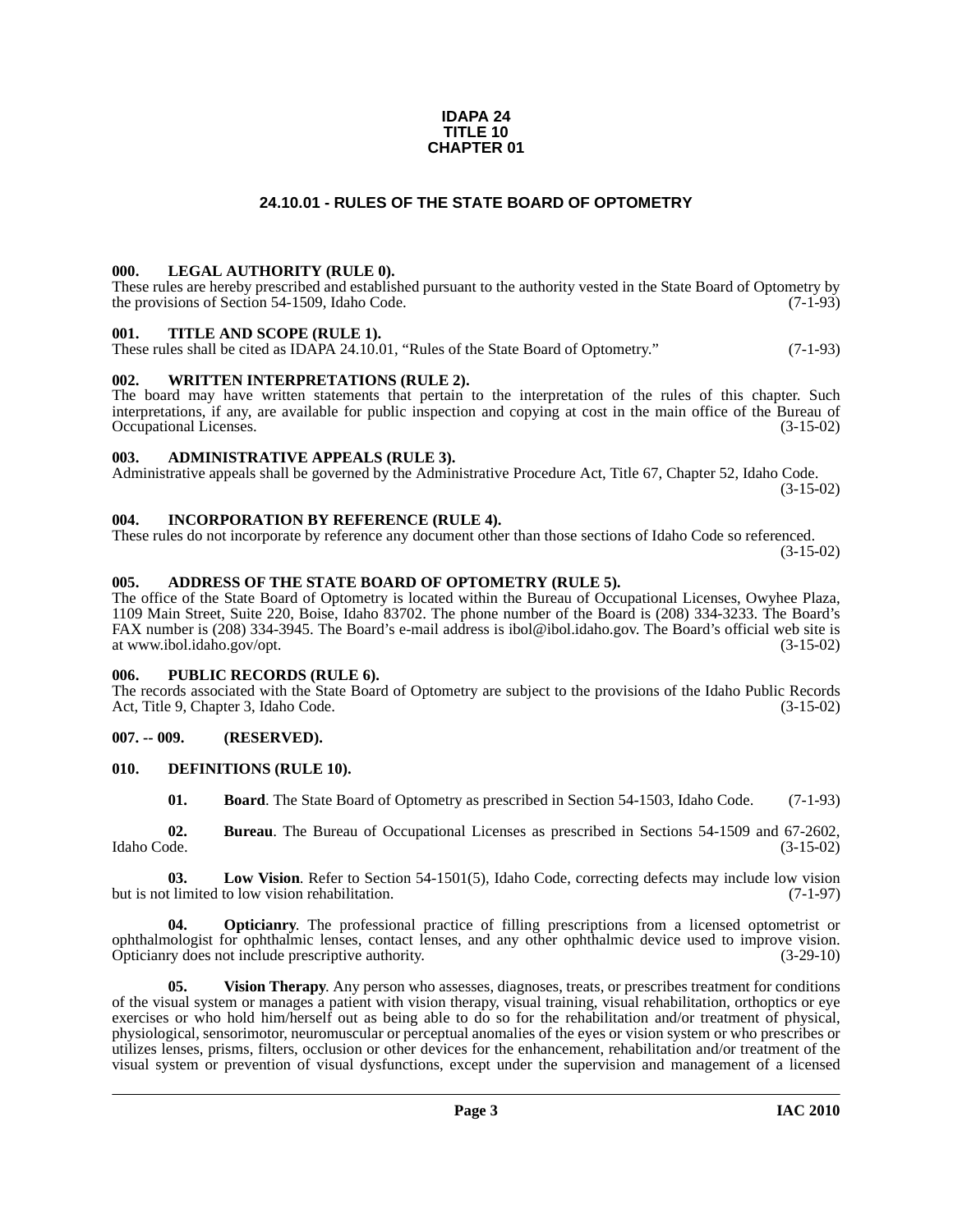optometrist, is engaged in the practice of optometry. (7-1-97)

### <span id="page-3-0"></span>**011. -- 099. (RESERVED).**

### <span id="page-3-3"></span><span id="page-3-1"></span>**100. NOMINATIONS OF BOARD MEMBERS (RULE 100).**

**01. Districts**. In order to establish the districts from which a vacancy in the membership of the Board of Optometry shall be filled, the state is divided into the following three (3) districts by counties as follows:

### <span id="page-3-2"></span>**a.** North District.

| <b>North District</b> |              |  |
|-----------------------|--------------|--|
| Lemhi                 | Latah        |  |
| Boundary              | Clearwater   |  |
| Bonner                | Nez Perce    |  |
| Kootenai              | Valley       |  |
| Shoshone              | Idaho        |  |
| Benewah               | Adams        |  |
| Lewis                 | Custer       |  |
| Washington            | <b>Butte</b> |  |
| Payette               | Jefferson    |  |
| Boise                 | Madison      |  |
| Teton                 | Clark        |  |
| <b>Blaine</b>         | Fremont      |  |

(7-1-97)

## **b.** Southwest District.

| <b>Southwest District</b> |        |  |
|---------------------------|--------|--|
| Ada                       | Gem    |  |
| Owhyee                    | Canyon |  |
| Elmore                    |        |  |

(7-1-97)

**c.** Southeast District.

| <b>Southeast District</b> |                   |  |
|---------------------------|-------------------|--|
| Bear Lake                 | <b>Bonneville</b> |  |
| Caribou                   | Camas             |  |
| <b>Bannock</b>            | Lincoln           |  |
| Franklin                  | <b>Twin Falls</b> |  |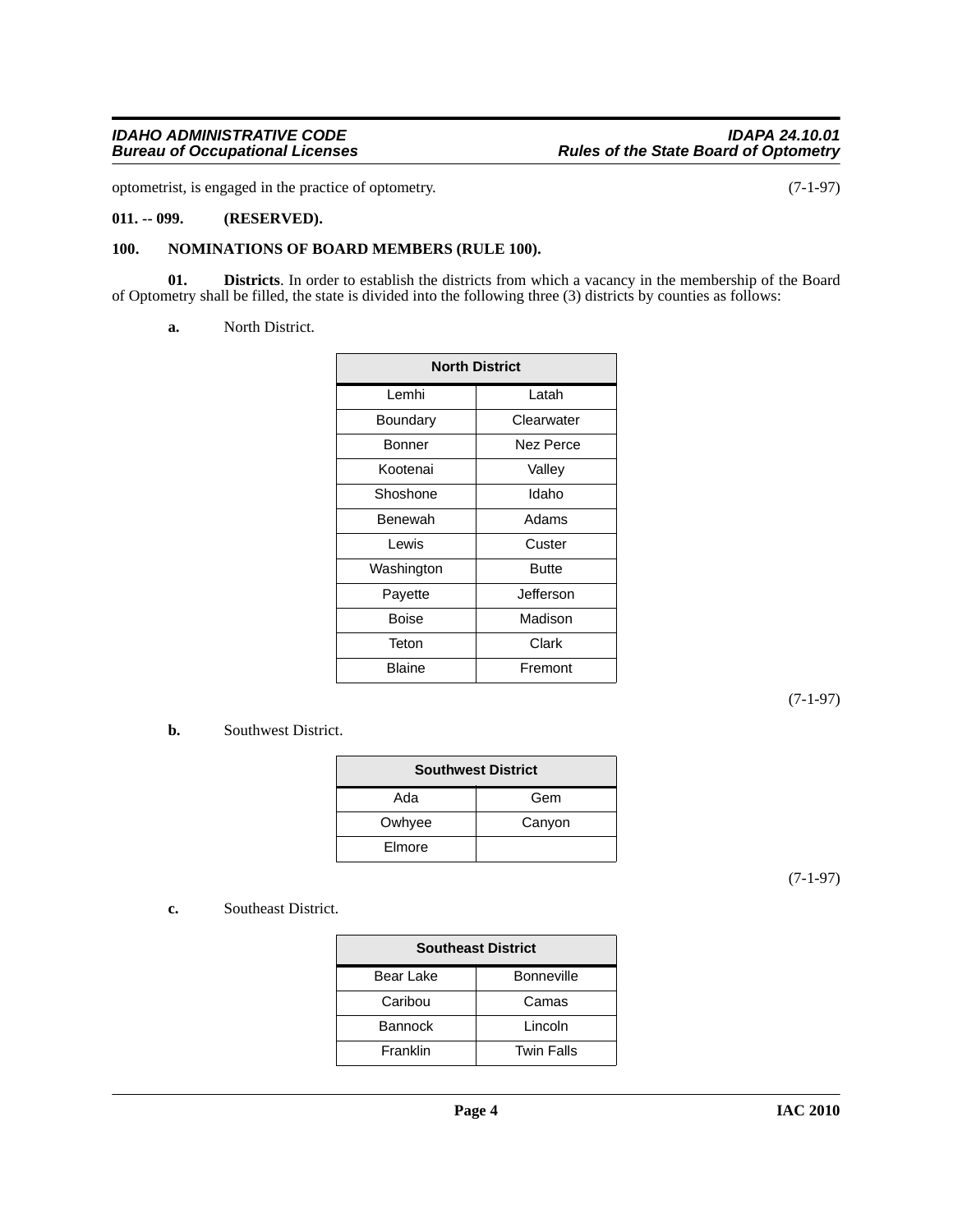| <b>Southeast District</b> |                |  |
|---------------------------|----------------|--|
| Oneida                    | Minidoka       |  |
| Power                     | <b>Bingham</b> |  |
| Cassia                    | Gooding        |  |
| Jerome                    |                |  |

(7-1-99)

**02. Nomination Ballot**. Upon the occurrence of a vacancy to be filled as provided by law, a nominating ballot is to be forwarded to each licensed optometrist residing in the state of Idaho pursuant to Section 54- 1504, Idaho Code, and shall read as follows: (7-1-93)

### <span id="page-4-2"></span>**NOMINATING BALLOT FOR MEMBERS OF THE IDAHO STATE BOARD OF OPTOMETRY**

List below any number of names between one (1) and six (6) of persons you wish to nominate for appointment by the Governor to the Idaho State Board of Optometry. In order to be appointed by the Governor, a nominee must be a licensed optometrist in the state of Idaho and shall have been a resident of and lawfully practicing optometry within the State of Idaho for a period of at least five (5) years next preceding his appointment as required by Section 54-1505, Idaho Code. At least one (1) person appointed by the Governor must reside in each of the three (3) districts which are set as follows:

North District - Counties of Lemhi, Boundary, Bonner, Kootenai, Shoshone, Benewah, Latah, Clearwater, Nez Perce, Idaho, Valley, Adams, Lewis, Washington, Jefferson, Payette, Madison, Boise, Teton, Custer, Blaine, Butte, Clark and Fremont.

Southwest District - Counties of Ada, Elmore, Gem, Canyon and Owyhee.

Southeast District - Counties of Bear Lake, Caribou, Bannock, Franklin, Oneida, Power, Cassia, Minidoka, Bonneville, Camas, Lincoln, Bingham, Gooding, Jerome, and Twin Falls.

### MY NOMINATIONS ARE:

### **READ CAREFULLY**

Instructions for return of the nominating ballot.

Do not sign or otherwise identify yourself on the foregoing ballot itself.

Do place the completed ballot in the envelope marked "Ballot," seal the ballot envelope, and sign and print your name on the outside of the envelope.

Do place the ballot envelope in an envelope addressed to Chief of the Occupational License Bureau, Owyhee Plaza, 1109 Main Street, Suite 220, Boise, Idaho 83702 on or before

Ballot envelopes will first be verified to determine if the person returning the ballot is eligible to vote, the ballot envelope will be opened and the ballots themselves will be counted and the results tabulated and sent to the Governor as required by law. Ballot envelopes which cannot be verified will be set aside and the names listed therein not recorded. (7-1-99) not recorded. (7-1-99)

### <span id="page-4-0"></span>**101. -- 124. (RESERVED).**

### <span id="page-4-3"></span><span id="page-4-1"></span>**125. SUBMISSION OF BILLS TO STATE AUDITOR (RULE 125).**

All vouchers to be submitted to the State Auditor for payment out of the State Board of Optometry fund shall be approved by the Board and verified by the Secretary as authorized by the Board. (7-1-93)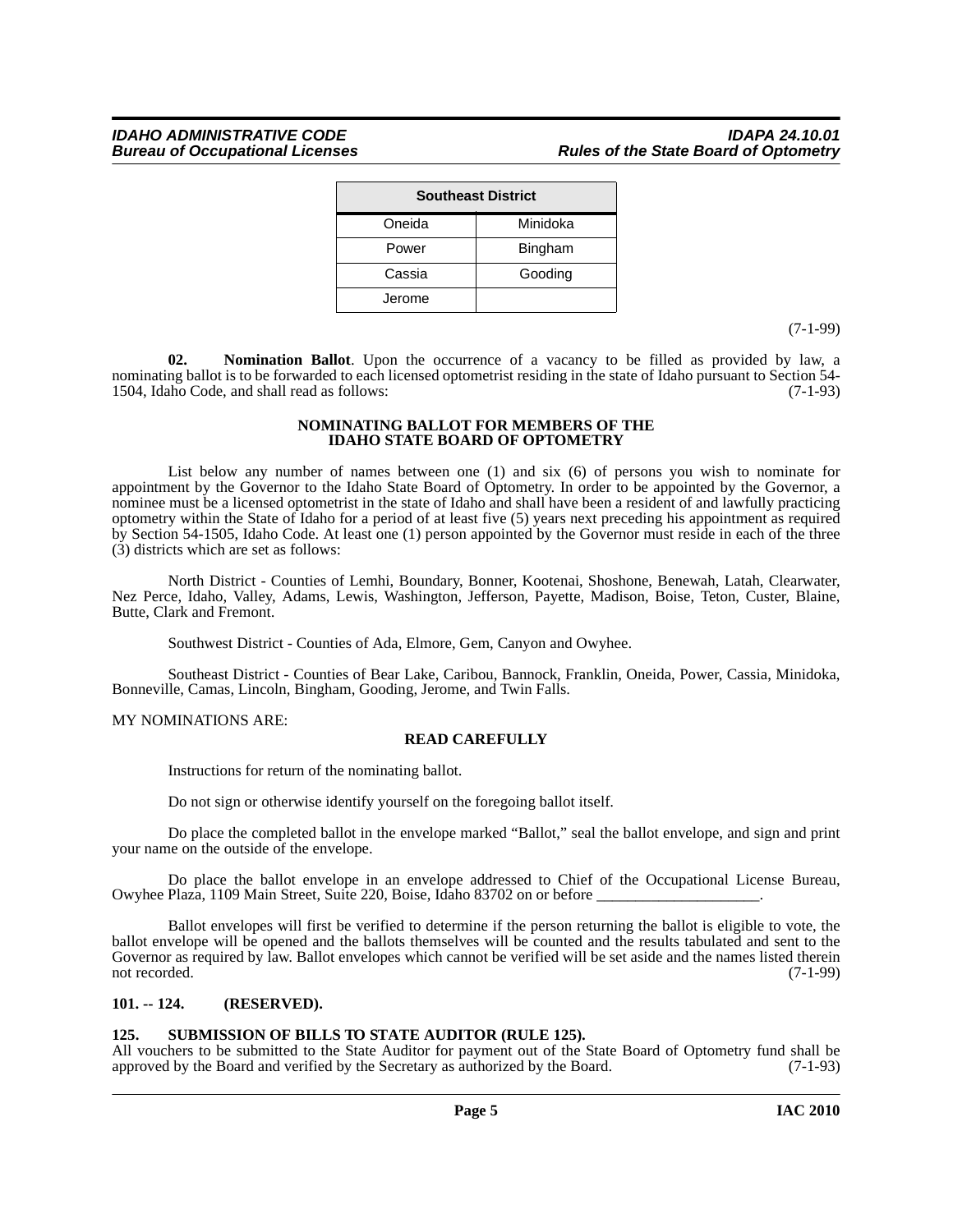### <span id="page-5-0"></span>**126. -- 149. (RESERVED).**

### <span id="page-5-16"></span><span id="page-5-1"></span>**150. MEETING OF THE BOARD (RULE 150).**

Notice of all meetings not having been announced at the preceding meeting shall be given to each member of the Board by the secretary two (2) weeks in advance of such meeting. Such notice shall be in writing informing each member as to the time, place, and purpose of the meeting. In the event that written notice cannot be given two (2) weeks in advance, the chairman may instruct the secretary to notify each member of the Board either by telephone or telegraph as to the time, place and purpose of the meeting and any Board member who attends or participates in the meeting shall be deemed to have waived any objection to any notice required by the rules. (7-1-93)

### <span id="page-5-2"></span>**151. -- 174. (RESERVED).**

### <span id="page-5-17"></span><span id="page-5-3"></span>**175. METHOD OF APPLICATION-EXAMINATION OF APPLICANTS (RULE 175).**

Applications for license shall be made on forms approved by the Board of Examiners which may be obtained and which must be filed in the office of Occupational License Bureau at Owyhee Plaza, 1109 Main Street, Suite 220,<br>Boise, Idaho 83702. (3-30-01) Boise, Idaho 83702.

<span id="page-5-10"></span>

**a.** The required fee. (7-1-93)

**b.** An unmounted photograph three inches by three inches (3" x 3"), head and shoulders only, taken within one (1) year prior to the date of making the application. (7-1-93)

- **c.** A complete transcript of credits from any college of optometry attended.  $(7-1-93)$
- **d.** A photocopy of any diplomas granted by any college of optometry. (7-1-93)
- <span id="page-5-14"></span><span id="page-5-11"></span>**e.** A copy of certified results establishing successful passage of the required examinations. (3-30-01)

**02. Application Review**. Only fully completed applications accompanied by appropriate documents shall be reviewed for licensure. (3-30-01)

**03. Exam Content**. The written and the practical portions of the Idaho examination shall be all parts of the National Board of Examiners in Optometry Examination and the "Treatment and Management of Ocular Diseases" examination approved by the Association of Regulatory Boards of Optometry, Inc. (ARBO). A passing grade on both examinations shall be necessary before obtaining a license to practice Optometry in Idaho. (3-30-01)

### <span id="page-5-4"></span>**176. -- 199. (RESERVED).**

### <span id="page-5-13"></span><span id="page-5-5"></span>**200. APPROVAL OF SCHOOLS OF OPTOMETRY (RULE 200).**

The State Board of Optometry recognizes as reputable and in good standing the schools and colleges of optometry which have met the standards set by the Council on Optometric Education of the American Optometric Association, a list of which may be obtained from the secretary of the Board or from the office of the Bureau of Occupational<br>Licenses in Boise. (7-1-93) Licenses in Boise.

### <span id="page-5-6"></span>**201. -- 224. (RESERVED).**

### <span id="page-5-12"></span><span id="page-5-7"></span>**225. APPROVAL OF PRELIMINARY EDUCATION (RULE 225).**

The State Board of Optometry recognizes the preliminary education prerequisites for entry into a school, college or university of optometry approved by the Council on Optometric Education of the American Optometric Association as adequate preliminary education prerequisites for licensing in Idaho. (7-1-93) as adequate preliminary education prerequisites for licensing in Idaho.

### <span id="page-5-8"></span>**226. -- 249. (RESERVED).**

### <span id="page-5-15"></span><span id="page-5-9"></span>**250. LICENSES CANCELED FOR FAILURE TO RENEW (RULE 250).**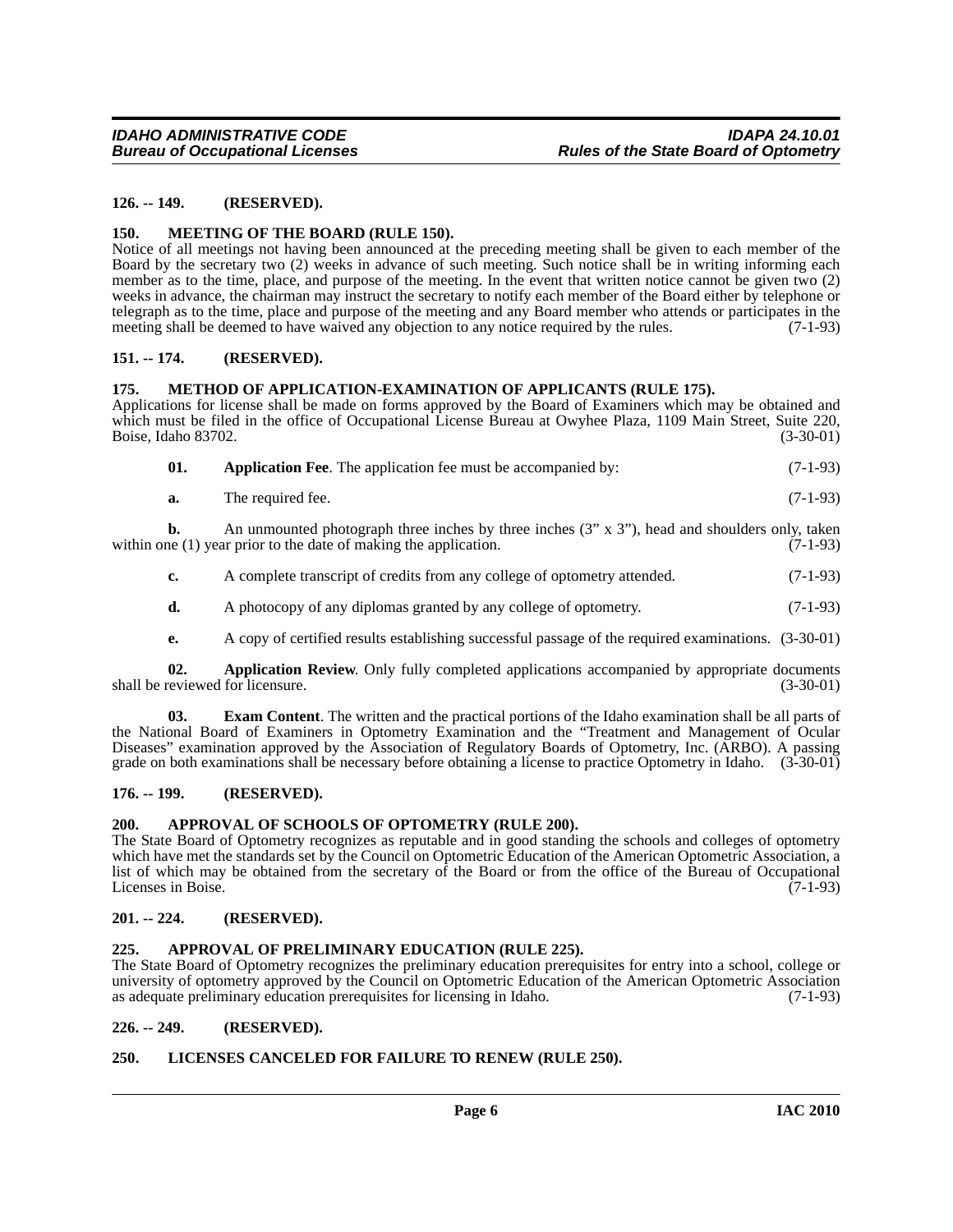Any person whose license has been canceled for failure to renew for a period of less than five (5) years may be reinstated upon payment of the renewal fee for each year the license was lapsed, payment of a one hundred fifty dollars (\$150) reinstatement fee, and upon providing documentation of having met the continuing education requirement for each year their license was lapsed. Any person whose license to practice optometry has been canceled for failure to renew for a period in excess of five (5) years may be reinstated in accordance with the requirements of Section 67-2614, Idaho Code, subject to examination by the State Board of Examiners of the State<br>Board of Optometry at its discretion. (3-15-02) Board of Optometry at its discretion.

## <span id="page-6-0"></span>**251. -- 274. (RESERVED).**

### <span id="page-6-7"></span><span id="page-6-1"></span>**275. ENDORSEMENT (RULE 275).**

**01.** Endorsement. Any person who presents to the Board of Optometry a certified copy of a certificate or license of registration which he holds in good standing in another state or a foreign country, which state or foreign country has similar requirements for licensing or registration as is provided for new applicants in Idaho (including therapeutic privileges), may apply to the Board for the issuance of a license to practice optometry in the state of Idaho.  $(4-5-00)$  $\lambda$ Idaho. (4-5-00)

<span id="page-6-5"></span>**02. Conditions to be Granted a License**. The right to be granted a license to practice optometry in Idaho is also subject to the following conditions set out below:  $(7-1-93)$ 

**a.** The submission of a completed application meeting the requirements of Subsection 175.01 g the applicable fee. (4-5-00) including the applicable fee.

**b.** That the license or certificate of registration of the applicant shall not have been suspended or revoked by any state or country or subject to any pending or unresolved licensure action in any state or country. That the applicant must not have committed any act which would constitute a violation of the Optometry Act or Board<br>Rules. (4-5-00)  $Rules.$  (4-5-00)

**c.** For those licensed in another state the applicant must document to the Board for approval, the education, training, and examination for diagnostic and therapeutic privileges in the other state and return the state of Idaho law examination. (3-30-07)

**d.** That the applicant has been engaged in the practice of optometry continuously for three (3) of the (4) years. (3-30-07) last four  $(4)$  years.

### <span id="page-6-2"></span>**276. -- 299. (RESERVED).**

### <span id="page-6-6"></span><span id="page-6-3"></span>**300. CONTINUING EDUCATION IN OPTOMETRY (RULE 300).**

<span id="page-6-8"></span>**01. Hours Required, Advance Approval**. Each optometrist licensed by the state of Idaho shall attend in each twelve (12) month period preceding the renewal of a license to practice optometry in Idaho, a minimum of twelve (12) full hours of post-graduate optometric education courses or meetings approved in advance by the Board of Optometry or post-graduate study sessions or seminars at an accredited school or college of optometry. In addition, all Council on Optometric Practitioners Education (COPE) approved courses would be approved for continuing education credit. If an optometrist attends or plans to attend a course of study or seminar which has not been approved in advance, he may petition the Board for approval of that educational course of study, setting forth a description of the course. The Board may, in its discretion, approve the course upon review of the material submitted either in advance or after completion of the course. (8-24-94) advance or after completion of the course.

<span id="page-6-4"></span>**02. Additional Hours Required to Use Therapeutic Pharmaceutical Agents**. Each optometrist licensed by the state of Idaho to use therapeutic pharmaceutical agents shall attend in each twelve (12) month period preceding the renewal of a license to practice optometry in Idaho, a minimum of six (6) additional full hours of postgraduate optometric courses or meetings approved in advance by the Board of Optometry or post-graduate study sessions or seminars at an accredited school or college of optometry. This six (6) hours of continuing education must be in courses involving ocular pharmacology and/or advanced ocular disease and are in addition to the twelve (12) hours of continuing education required under Subsection 300.01. (7-1-93)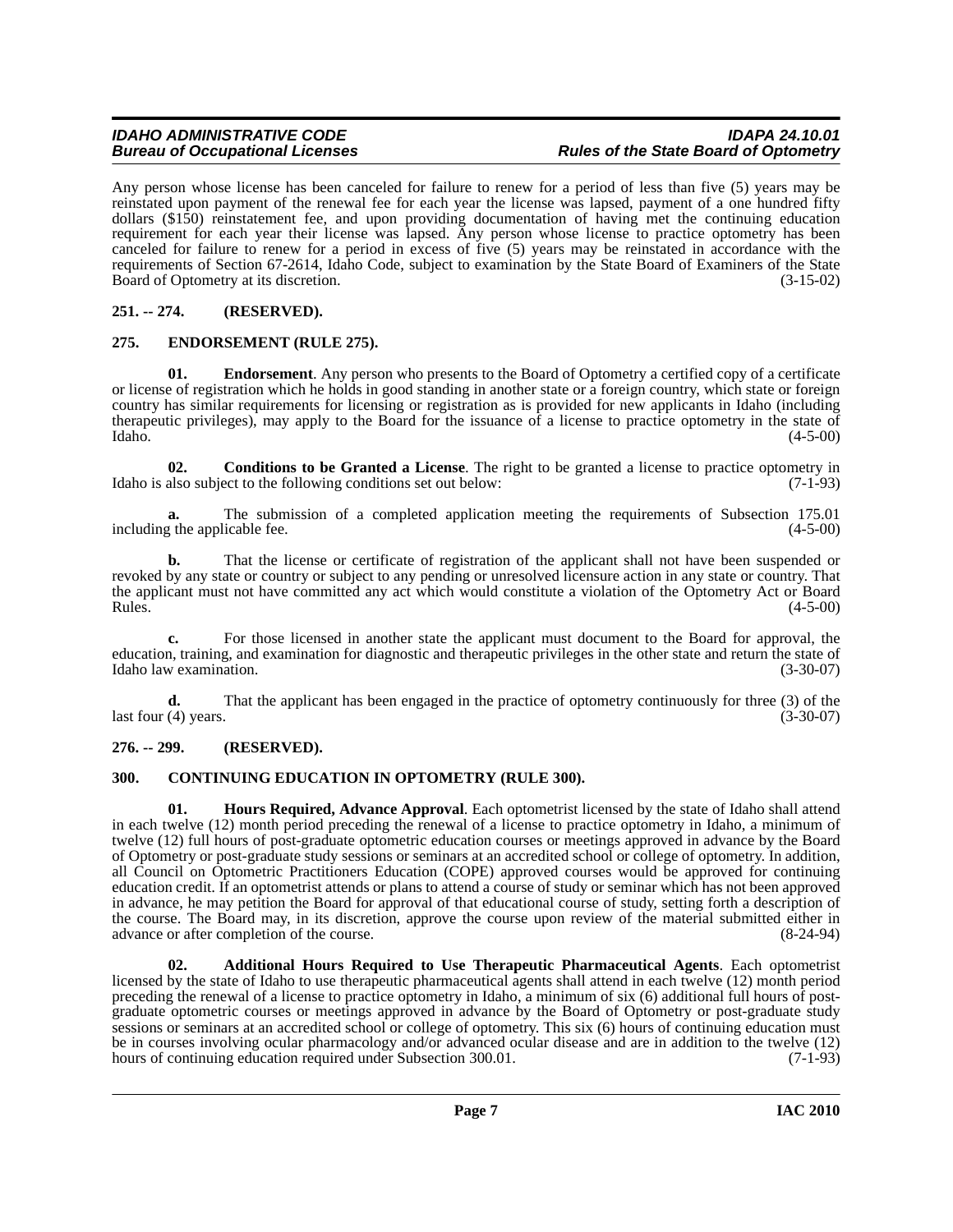<span id="page-7-5"></span>**03. Correspondence/Home Study Courses/Observation**. The Board allows credit for correspondence courses, individual home study and observation that is germane to the practice of optometry. No more than six (6) hours of continuing education shall be permitted each year in correspondence courses or other continuing education obtained from "home study" courses or observation. (3-30-07)

<span id="page-7-10"></span>**04. Waiver of Requirements**. The Board of Optometry shall waive the continuing education requirement for the first license renewal after initial licensure. The Board of Optometry may, upon application, waive the requirements of this rule in cases involving illness, unusual circumstances interfering with the optometrist's ability to practice or inability to conform to the rules due to military duty. (3-15-02)

<span id="page-7-8"></span>**05. Renewal Application Form**. Each licensed Idaho optometrist will be furnished a license renewal application form by the State Board of Optometry on which each optometrist shall attest on their annual license renewal application that they have satisfied the continuing education requirements. False attestation of satisfaction of the continuing education requirements on a renewal application shall subject the licensee to disciplinary action.

(3-20-04)

**06.** Audit. The Board may conduct audits to confirm that the continuing education requirements have been met. In the event a licensee fails to provide the Board with acceptable documentation of the hours attested to on the renewal application, the license will not be renewed. (3-20-04)

<span id="page-7-6"></span>**07. Documentation of Attendance**. It shall be necessary for each licensed Idaho optometrist to provide documentation verifying attendance or completion of continuing education by securing authorized signatures or other documentation from the course instructors, providers, or sponsoring institution substantiating any hours attended by the licensee. This documentation must be maintained by the licensee and provided upon request by the Board or its agent. (3-20-04) Board or its agent.

**08. Excess Hours**. Continuing education hours, not to exceed six (6) hours, accumulated during the twelve (12) months immediately preceding a license renewal may be applied toward meeting the continuing education requirement for the following license renewal. Excess hours may be used only during the next renewal period and may not be carried forward more than one (1) year. (3-30-07)

## <span id="page-7-0"></span>**301. -- 324. (RESERVED).**

## <span id="page-7-2"></span><span id="page-7-1"></span>**325. CODE OF ETHICS (RULE 325).**

<span id="page-7-7"></span>**Patient's Visual Welfare**. The licensed optometrist shall keep the patient's visual welfare uppermost in his consideration at all times and promote the best methods of care for the visual needs of mankind.

(7-1-93)

<span id="page-7-4"></span>**02. Confidentiality**. The optometrist shall preserve information concerning his patients in confidence and not release that information unless authorized by the patient. An optometrist may, however, supply information of an otherwise confidential or privileged nature when lawfully subpoenaed to testify at a deposition or hearing in any proceeding before the Board of Optometry, or at any other time and place ordered by a court of law. (7-1-93)

<span id="page-7-3"></span>**03. Conduct of Practice**. The optometrist shall conduct his practice in a dignified and professional manner and in keeping with the mode of practice of a professional person entrusted with the care of the health of citizens of this state and shall abide by the rulings of the Board of Optometry. (7-1-93)

<span id="page-7-9"></span>**04. Unprofessional Conduct**. In order to define what constitutes unprofessional conduct, the board sets forth certain prohibited actions. In conducting his practice, an optometrist must not: (3-30-07)

**a.** Practice optometry in any manner other than as a professional person in an individual capacity, or in partnership with or associate with other licensed health care professionals. An optometrist may be a stock holder in and practice as a member of a professional service corporation with other licensed health care professionals as authorized by Title 54, Chapter 15, Idaho Code, but the optometrist must list his individual name as well as any name selected for the professional service corporation on any letterheads, telephone directories, office or building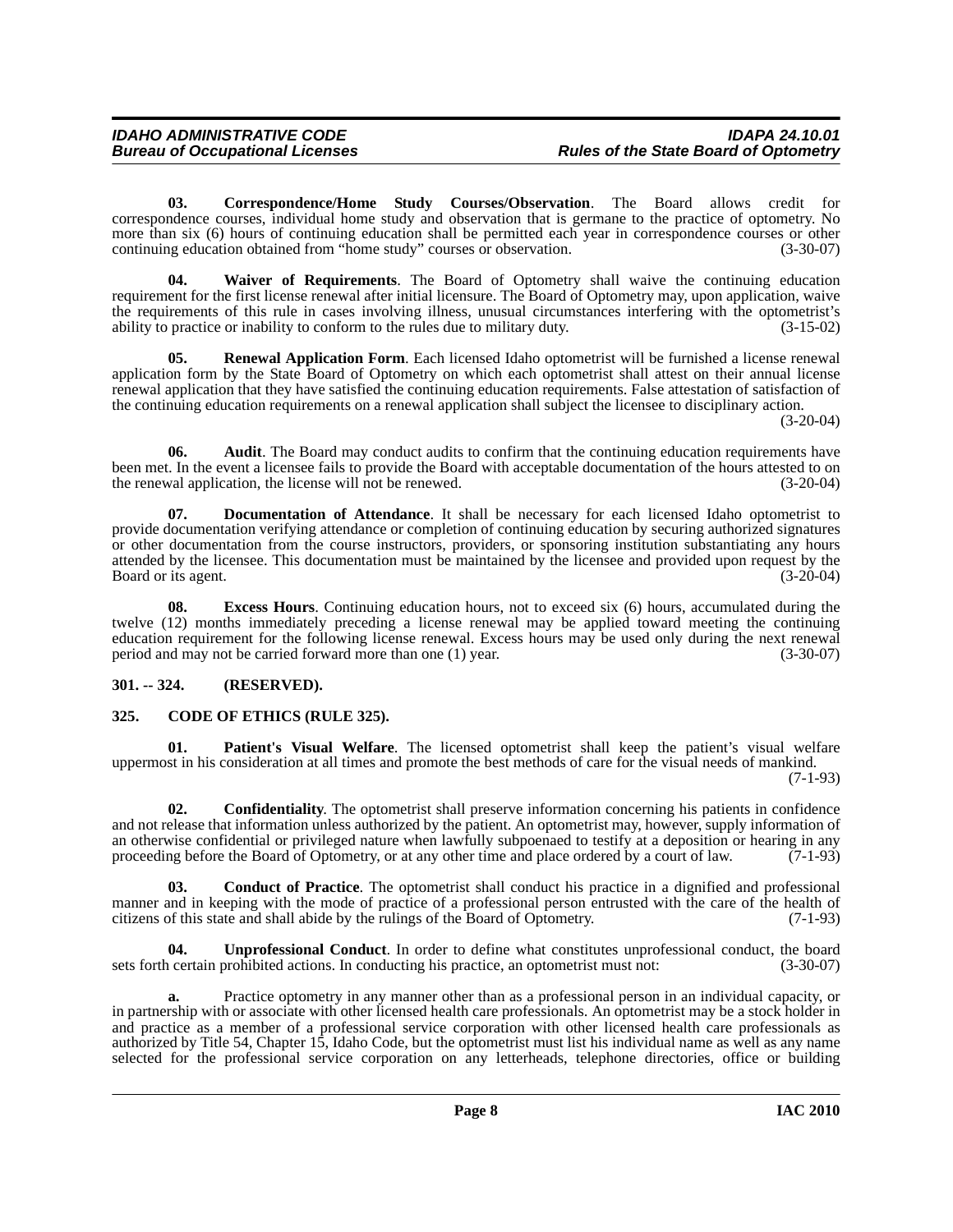## *IDAHO ADMINISTRATIVE CODE IDAPA 24.10.01*

directories, or other places where the general public might be advised of the fact that the individual is practicing optometry, as required by these rules. (3-30-07) optometry, as required by these rules.

**b.** Use either "Cappers" or "Steerers" or accept a split or divided fee for the purpose of obtaining patients or use solicitors or agents for the purpose of securing patients or conducting eye examinations or furnishing optometric services. (7-1-93)

**c.** Allow his prescription files and records to be used by any unlicensed person, firm, or corporation for the practice of optometry. (7-1-93)

**d.** Fail to perform services for which fees have been received. (7-1-93)

**e.** File false reports of services performed or fees rendered. (7-1-93)

**f.** Permit the use of his name or professional title by or in conjunction with any person not an optometrist, or any firm, company, corporation or military association which illegally practices or in any manner holds himself or itself out to the public as being entitled to practice the profession of optometry when not licensed to do so under the law of Idaho or which uses the title "Optometric Services" in such a manner in advertising as to convey to the public the impression that the individual or corporation is entitled to practice optometry or furnish optometric advice or services when not so authorized by law. (7-1-93)

**g.** Enter into or continue in a contract, agreement, or understanding of any kind, or engage in any course of conduct with any person, firm or corporation, or their agents, whereby said optometrist expressly or impliedly agrees: (7-1-93)

i. To refer the patient back to said person, firm, or corporation referring the patient for any subsequent service or receipt of ophthalmic material. (7-1-93)

ii. That if any patient is referred by any person, firm or corporation to the optometrist, the optometrist will refrain from supplying to the patient any ophthalmic materials. (7-1-93)

**h.** Directly or indirectly give any person, association, firm or corporation, or their agents, anything of pecuniary benefit or value as consideration for the referral of any patient to said optometrist. (7-1-93)

### <span id="page-8-0"></span>**326. -- 424. (RESERVED).**

### <span id="page-8-6"></span><span id="page-8-1"></span>**425. RULES DEFINING GROSS INCOMPETENCE (RULE 425).**

In order to protect the public, the Board of Optometry defines as "gross incompetence" any behavior or practice on the part of the licensed optometrist which demonstrates a lack of competence with respect to discharging professional obligations or duties which might result in injury or damage to a patient whether such injury or damage actually occurs or not and in particular, the Board defines as "gross incompetence" any of the following: (11-6-93)

<span id="page-8-5"></span>**01. Failure to Meet Prevailing Standards**. Failure to meet prevailing standards, or willful rendering of substandard care, either individually or as part of a third party reimbursement agreement or by other agreement. (7-1-97)

<span id="page-8-4"></span>**02. Failure to Meet Prevailing Standards in the Referral of Any Patient Who Is Suffering From Any Apparent or Suspected Pathological Condition**. A failure to meet prevailing standards in the referral of any patient who is suffering from any apparent or suspected pathological condition to a person competent and licensed to properly treat or diagnose the condition. (7-1-93) properly treat or diagnose the condition.

<span id="page-8-2"></span>**Employment of Techniques or Methods of Practice**. Employment of techniques or methods of practice in treating or prescribing for a patient when he does not have proper training in the technique or methods of practice. (7-1-93)

<span id="page-8-3"></span>**04. Failure to Advise Patient of Possible Danger When a Lens Not Meeting Impact Resistance Standards of F.D.A**. Failure to advise his patient of possible danger when a lens not meeting impact resistance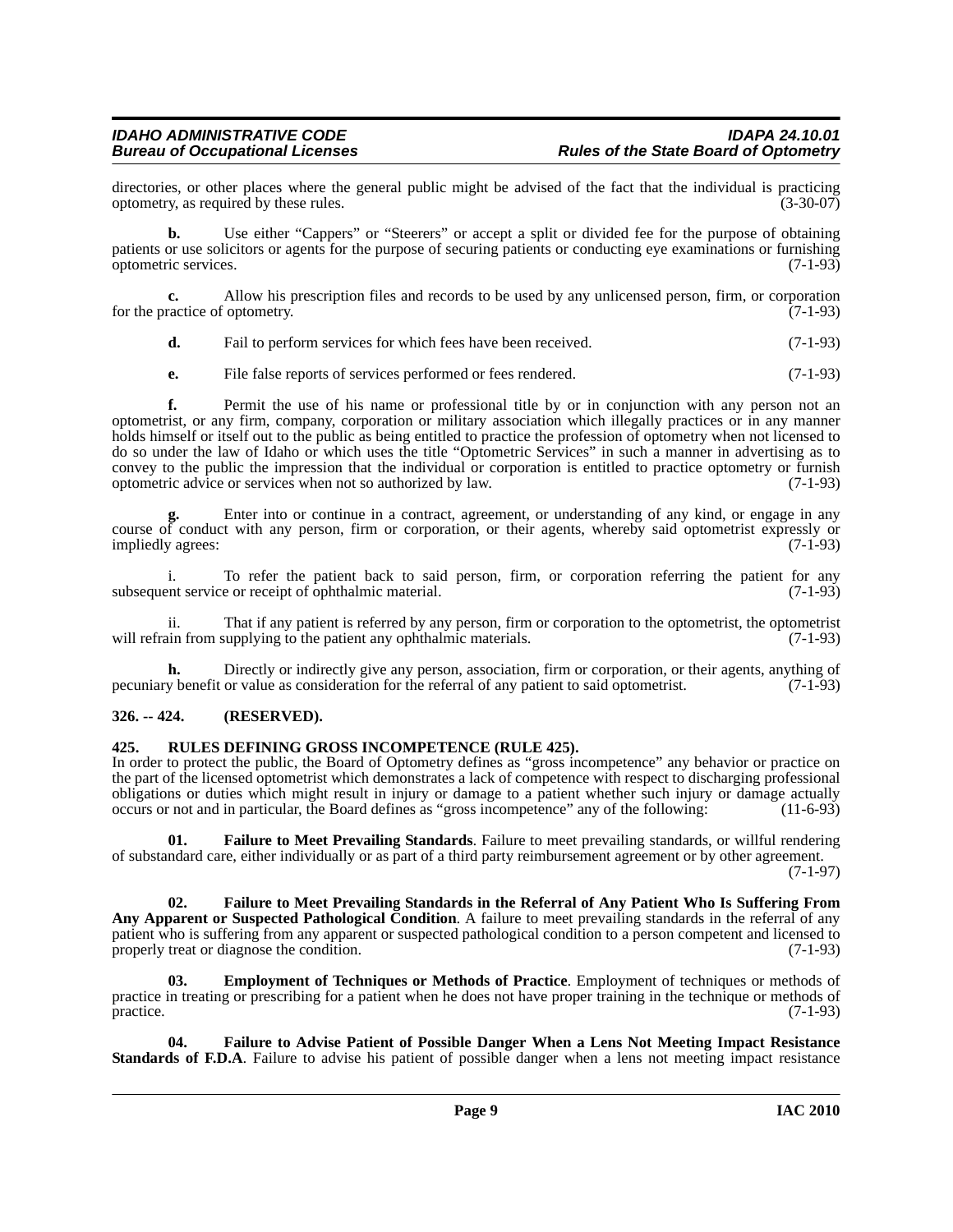standards of F.D.A. Regulation, Sec. 3.84,21 CFR., is provided for the patient. (7-1-93)

<span id="page-9-7"></span>**05.** Failure to Provide Follow-Up Care. Failure to provide follow-up care according to prevailing standards. (11-6-93) standards.  $(11-6-93)$ 

<span id="page-9-5"></span>**06. Displaying Gross Ignorance or Demonstrating Gross Inefficiency**. Displaying gross ignorance or **Demonstrating Gross Inefficiency**. Displaying gross ignorance of a patient. or demonstrating gross inefficiency in the care of a patient.

<span id="page-9-9"></span>**07. Failure to Verify the Specifications of All Lenses**. Failure to verify the specifications of all lenses provided by him.  $(11-6-93)$ 

<span id="page-9-6"></span>**08. Failing to Perform Tests and Record Findings**. In the course of an examination of a patient, failure to perform tests and record findings in a manner consistent with prevailing standards of optometric care.

(11-6-93)

<span id="page-9-13"></span>**09. Using Pharmaceutical Agents**. Using pharmaceutical agents in the practice of optometry without having attended sufficient training programs or schools and acquiring the knowledge necessary to use the drugs in a competent manner. (11-6-93)

<span id="page-9-10"></span>**10. Illegal Prescription Sale, Administration, Distribution, or Use of Drugs**. Prescribing, selling, administering, distributing, giving, or using drugs legally classified. Prescribing, selling, administering, distributing, giving, or using drugs legally classified as a controlled substance or as an addictive or dangerous drug for other than accepted diagnostic or therapeutic purposes. (7-1-97) accepted diagnostic or therapeutic purposes.

<span id="page-9-4"></span>**11. Disciplinary Action or Sanctions**. Disciplinary action or sanctions taken by another state, jurisdiction, peer review body or a professional association or society against an optometrist for acts or conduct similar to acts or conduct which would constitute grounds for action as defined under "Rules of the Idaho Board of Optometry." (7-1-97) Optometry." (7-1-97)

<span id="page-9-12"></span>**12. Sanitary Office**. Has failed to maintain sanitary office conditions, equipment, and use appropriate es and procedures. (7-1-97) techniques and procedures.

<span id="page-9-8"></span>**13. Failure to Release Prescription**. Failure to release either a spectacle or contact lens prescription as required by Federal law. (3-29-10)

### <span id="page-9-0"></span>**426. -- 449. (RESERVED).**

### <span id="page-9-3"></span><span id="page-9-1"></span>**450. CONTENTS OF PRESCRIPTION (RULE 450).**

Every prescription written or issued by an optometrist practicing in Idaho shall contain at least the following information: (7-1-93) information: (7-1-93)

<span id="page-9-11"></span>**01. Prescription for Spectacles**. Prescriptions for spectacles must contain the following: (7-1-93)

**a.** Sphere, cylinder, axis, prism power and additional power, if applicable; and (3-30-07)

**b.** The standard expiration date of the prescription must be at least one (1) year from date the prescription was originally issued. (3-29-10)

**02.** All Prescriptions for Rigid Contact Lenses. All prescriptions for rigid contact lenses must the following information: (7-1-93) contain at least the following information:

<span id="page-9-2"></span>

| a. | Base curve:                                 | $(7-1-93)$ |
|----|---------------------------------------------|------------|
| b. | Peripheral curve or curves including width; | $(7-1-93)$ |

**c.** Overall diameter; (7-1-93)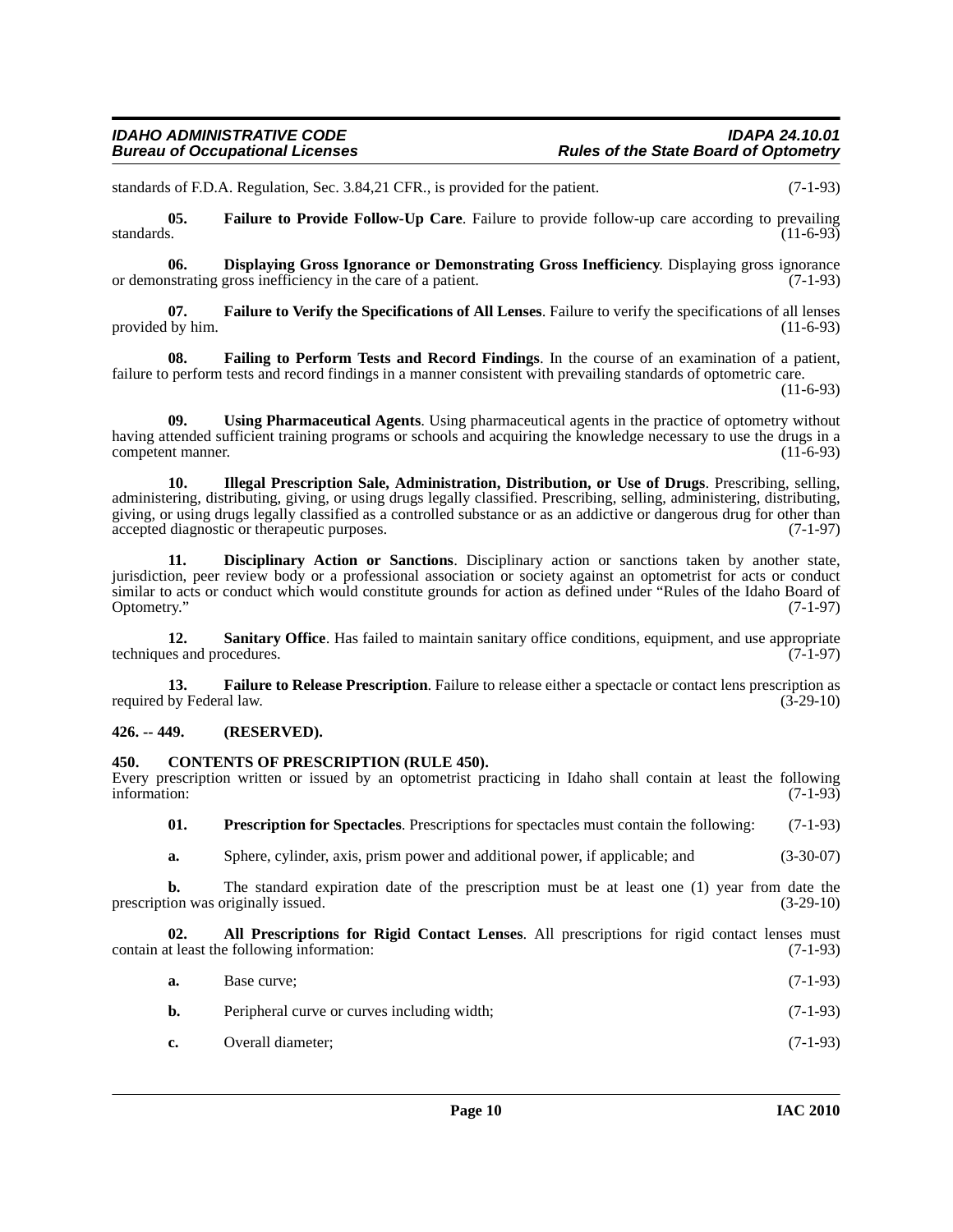| The standard expiration date of the prescription is one (1) year from date the prescription was                 |  |
|-----------------------------------------------------------------------------------------------------------------|--|
| originally issued. A shorter prescription period may be allowed when based upon a documented medical condition. |  |
|                                                                                                                 |  |

<span id="page-10-0"></span>**451. -- 474. (RESERVED).**

### <span id="page-10-10"></span><span id="page-10-1"></span>**475. PATIENTS RECORDS (RULE 475).**

<span id="page-10-9"></span>**01. Optometrist Shall Keep a Complete Record of All Patients Examined**. Every optometrist practicing in the state of Idaho shall keep a complete record of all patients examined by him or for whom he has adapted optical accessories, including copies of prescriptions issued to the patient and copies of statements of charges delivered or provided to the patient. All such records shall be maintained in an orderly and accessible manner and place and shall be maintained for at least five (5) years following the optometrist's last professional contact with the patient. Failure to maintain such records is deemed to be unprofessional conduct and constitutes gross incompetence in the handling of the patient's affairs. (7-1-93)

<span id="page-10-12"></span>**02. Prescription Files**. The prescription files and all records pertaining to the practice of optometry shall be maintained as the sole property of the optometrist and not be distributed to any unlicensed person except as required by law or when lawfully subpoenaed in a criminal or civil proceeding in court, or subpoenaed for presentation at a deposition or hearing authorized by the Board of Optometry. (7-1-93)

<span id="page-10-2"></span>**476. -- 499. (RESERVED).**

## <span id="page-10-11"></span><span id="page-10-3"></span>**500. PRECEPTORSHIP PROGRAM (RULE 500).**

An optometrist may use a student of optometry in his office under his direct supervision for educational purposes.  $(7-1-93)$ 

<span id="page-10-4"></span>**501. -- 524. (RESERVED).**

## <span id="page-10-8"></span><span id="page-10-5"></span>**525. GENERAL RULES (RULE 525).**

**01. Engaging as an Advisor or Staff Optometrist**. An optometrist may be engaged as an advisor for or be engaged as a staff optometrist for an administrator for: (7-1-93)

<span id="page-10-7"></span>**a.** Industrial plants where industrial vision programs are being, or have been instituted. (7-1-93)

 $(3-29-10)$ 

- **d.** Optical zone diameter; (7-1-93)
- **e.** Power; and (3-30-07)

**f.** The standard expiration date of the prescription must be at least one (1) year from date the prescription was originally issued. A shorter prescription period may be allowed when based upon a documented medical condition. (3-29-10) medical condition.

**03. All Prescriptions for Soft Contact Lenses**. All prescriptions for soft contact lenses must contain at least the following information: (7-1-93)

<span id="page-10-6"></span>

| а.        | Lens manufacturer or "brand" name; | $(7-1-93)$ |
|-----------|------------------------------------|------------|
| b.        | Series or base curve;              | $(7-1-93)$ |
| c.        | Power:                             | $(7-1-93)$ |
| d.        | Diameter, if applicable;           | $(7-1-93)$ |
| <b>e.</b> | Color, if applicable; and          | $(7-1-93)$ |
|           |                                    |            |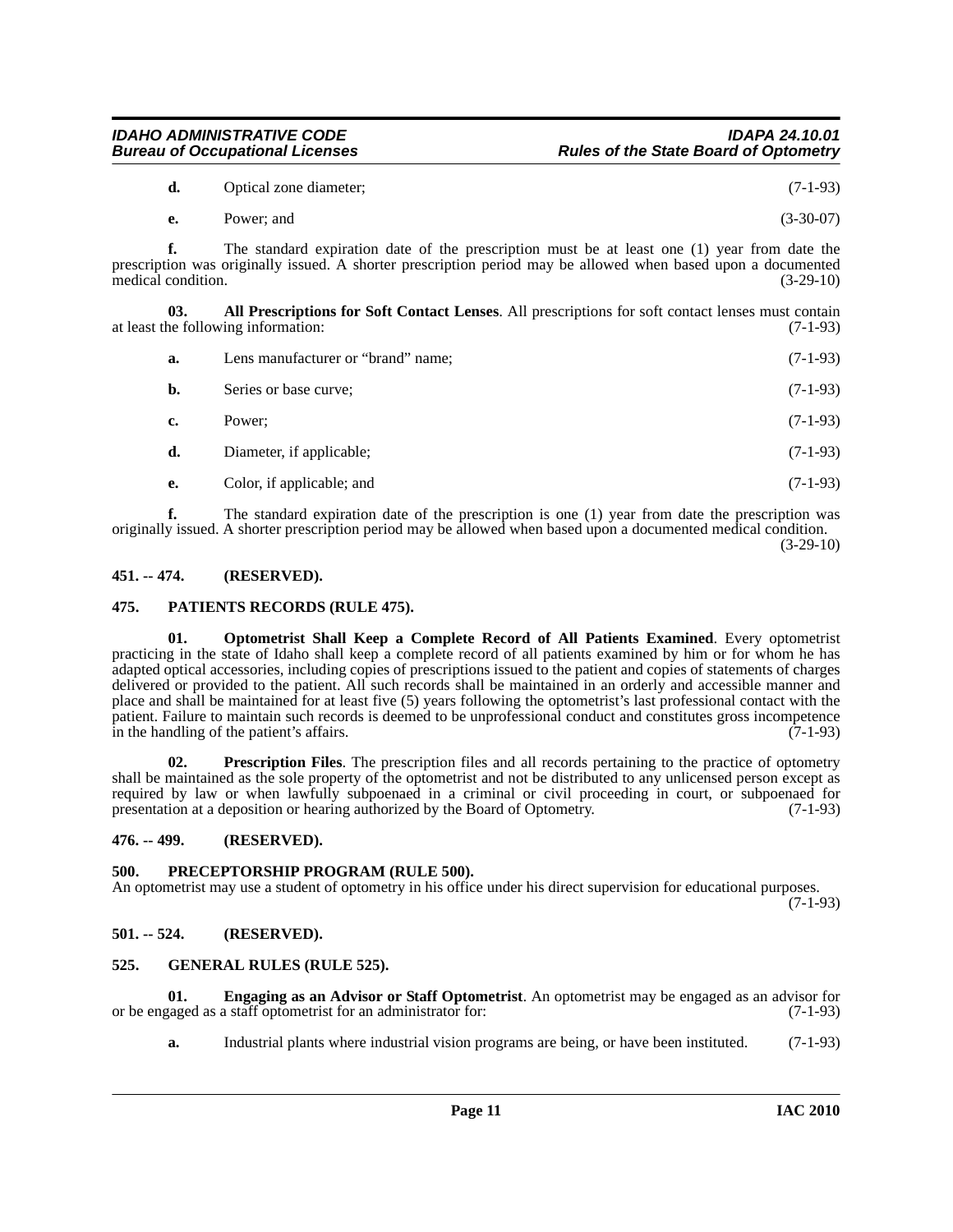**b.** Health programs sponsored or funded by any agency or municipal county, state or federal ent. (7-1-93) government. **c.** Research organizations or educational institutions. (7-1-93) **d.** Insurance companies. (7-1-93) **e.** Hospitals. (7-1-93)

<span id="page-11-10"></span>**f.** Ophthalmologists. (7-1-93)

Corporations where the optometrist's full time is engaged by the corporation to care for the visual ovees of such corporation and their families. (7-1-93) needs of the employees of such corporation and their families.

**02. Professional Responsibilities**. Provided, however, that in acting in the capacity of consultant, advisor, or staff optometrists, the optometrist shall at all times remain cognizant of his professional responsibilities and shall with demeanor, decorum and determination retain his right of independent professional judgment and title in all situations and circumstances and in a manner similar to that which he would exercise if he were engaged in practice in his own office. (7-1-93)

### <span id="page-11-0"></span>**526. -- 574. (RESERVED).**

### <span id="page-11-1"></span>**575. FEES (RULE 575).**

<span id="page-11-8"></span><span id="page-11-5"></span>**01.** Annual Renewal Fee. Annual renewal fee for license - seventy-five dollars (\$75). (7-1-97)

<span id="page-11-4"></span>**02. Annual Optometry Fund Fee**. Annual optometry fund fee - seventy-five dollars (\$75). (7-1-97)

<span id="page-11-9"></span><span id="page-11-7"></span>**03.** License Application Fee. License application fee - one hundred dollars (\$100). (7-1-93)

**04.** Certificate to Obtain and Use Pharmaceutical Agents Fee. Certificate to obtain and use eutical agents fee - ten dollars (\$10). (3-30-01) pharmaceutical agents fee - ten dollars (\$10).

### <span id="page-11-2"></span>**576. -- 599. (RESERVED).**

### <span id="page-11-6"></span><span id="page-11-3"></span>**600. BOARD CERTIFICATION OF OPTOMETRIST AUTHORIZED TO OBTAIN AND USE PHARMACEUTICAL AGENTS (RULE 600).**

<span id="page-11-11"></span>**01. The Right to Obtain and Use Topically Applied Diagnostic Pharmaceutical Agents**. The right to obtain and use topically applied diagnostic pharmaceutical agents for use in diagnosis of another in the practice of optometry as defined by Section 54-1501, Idaho Code, is subject to the following conditions set out below: (7-1-93)

**a.** Optometrists who have obtained a certificate from the Board of Optometry authorizing them to obtain and use topically applied diagnostic pharmaceutical agents shall obtain, from pharmacists licensed by the state of Idaho, or from any other source, and use only those agents listed below: (7-1-93)

| i.  | Anesthetics:                   | $(7-1-93)$ |
|-----|--------------------------------|------------|
| (1) | Proparacaine 0.5%;             | $(7-1-93)$ |
| (2) | Tetracaine 0.5%;               | $(7-1-93)$ |
| (3) | Benoxinate 0.4% c fluorescein. | $(7-1-93)$ |
| ii. | Cycloplegics:                  | $(7-1-93)$ |
| (1) | Tropicamide 0.5%;              | $(7-1-93)$ |
|     |                                |            |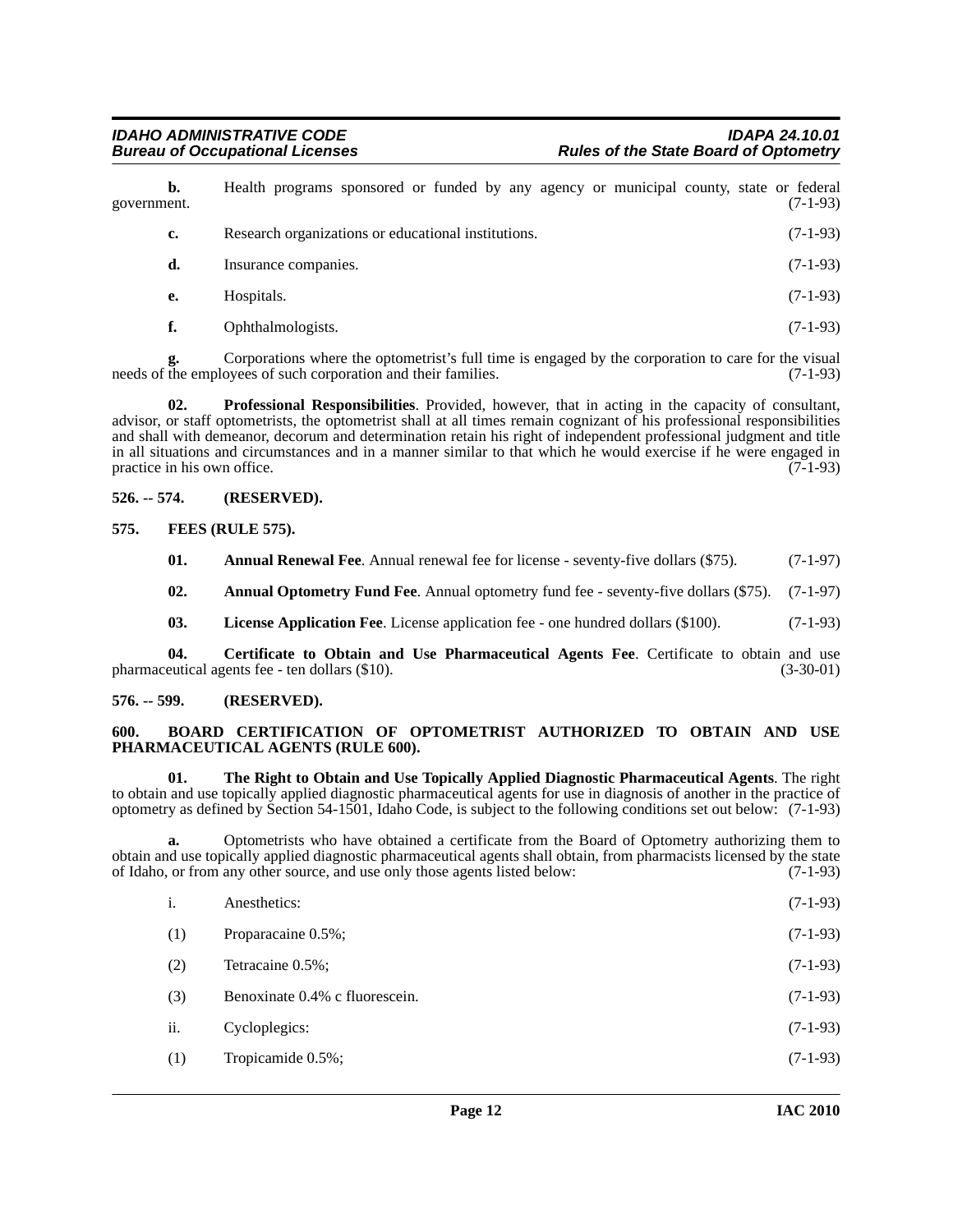| (2)  | Cyclopentolate $0.5\%$ ;   | $(7-1-93)$ |
|------|----------------------------|------------|
| (3)  | Atropine 0.5%.             | $(7-1-93)$ |
| iii. | Mydriasis Reversal Agents: | $(7-1-93)$ |
| (1)  | Dapiprazole HCl 0.5%.      | $(7-1-93)$ |

**b.** The Board of Optometry shall issue a certificate to obtain and use the diagnostic drugs specifically identified and listed in this rule to any optometrist licensed to practice in Idaho who complies with both the minimum educational requirements in the subject of general and ocular pharmacology and the minimum continuing educational requirements set out below: (7-1-93) requirements set out below:

i. Each optometrist certified to obtain and use topically applied pharmaceutical agents shall have completed courses totaling fifty-five (55) hours of actual classroom instruction in general and ocular pharmacology and emergency medical care given by an institution approved by the Council on Post Secondary Accreditation of the U.S. Department of Education or an instructor accredited and employed by such institution and which have been approved by the Board of Optometry. (7-1-93)

ii. Each optometrist certified to obtain and use topically applied pharmaceutical agents shall also have completed a refresher course in cardiopulmonary resuscitation (CPR), emergency medical care provided by the Emergency Medical Services Bureau, or equivalent program either approved or provided by the Board of Optometry, within a two (2) year period preceding issuance of the certificate by the Board of Optometry. (7-1-93)

iii. In order to maintain the certificate issued by the Board, each certified optometrist must complete a refresher course in emergency medical care described in Subsection 600.01.b.ii. above once during each two (2) year period following certification and shall list and describe the course attended and the dates of attendance upon a license renewal application form filed pursuant to Section 300. license renewal application form filed pursuant to Section 300.

**c.** In order to implement this rule, the Board of Optometry may designate and approve courses of instruction given by those institutions or instructors described in Subsection 600.01.b.i. above which may be necessary to provide practicing optometrists who have received less than fifty-five (55) hours of actual classroom instruction in general and ocular pharmacology in optometry school with the opportunity to meet the requirements of this rule. (7-1-93) this rule.  $(7-1-93)$ 

<span id="page-12-0"></span>**02. The Right to Prescribe, Administer and Dispense Therapeutic Pharmaceutical Agents**. The right to prescribe, administer and dispense therapeutic pharmaceutical agents in the practice of optometry as defined by Section 54-1501, Idaho Code, is subject to the following conditions set out below: (11-6-93)

**a.** Optometrists who have obtained a certificate from the Board of Optometry authorizing them to prescribe, administer and dispense therapeutic pharmaceutical agents shall obtain, from pharmacists licensed by the State of Idaho, or from any other source, and use only those agents listed below: (11-6-93)

| All medications for use in the treatment of the human eye and/or eyelid. | $(7-1-97)$ |
|--------------------------------------------------------------------------|------------|
|                                                                          |            |

| $(11-6-93)$<br>All over-the-counter agents.<br>11. |  |  |  |  |  |
|----------------------------------------------------|--|--|--|--|--|
|----------------------------------------------------|--|--|--|--|--|

iii. Such other therapeutic pharmaceutical agents as may be approved by the Board of Optometry.

 $(11 - 6 - 93)$ 

**b.** The Board of Optometry shall issue a certificate to prescribe, administer and dispense the therapeutic medications to any optometrist licensed to practice in Idaho who complies with Subsection 600.01 and both the minimum educational and clinical experience requirements in the subject of ocular pharmacology and therapeutics and the minimum continuing educational requirements set out below: (7-1-97) therapeutics and the minimum continuing educational requirements set out below:

i. Completion of a minimum of one hundred (100) hours of actual classroom and clinical instruction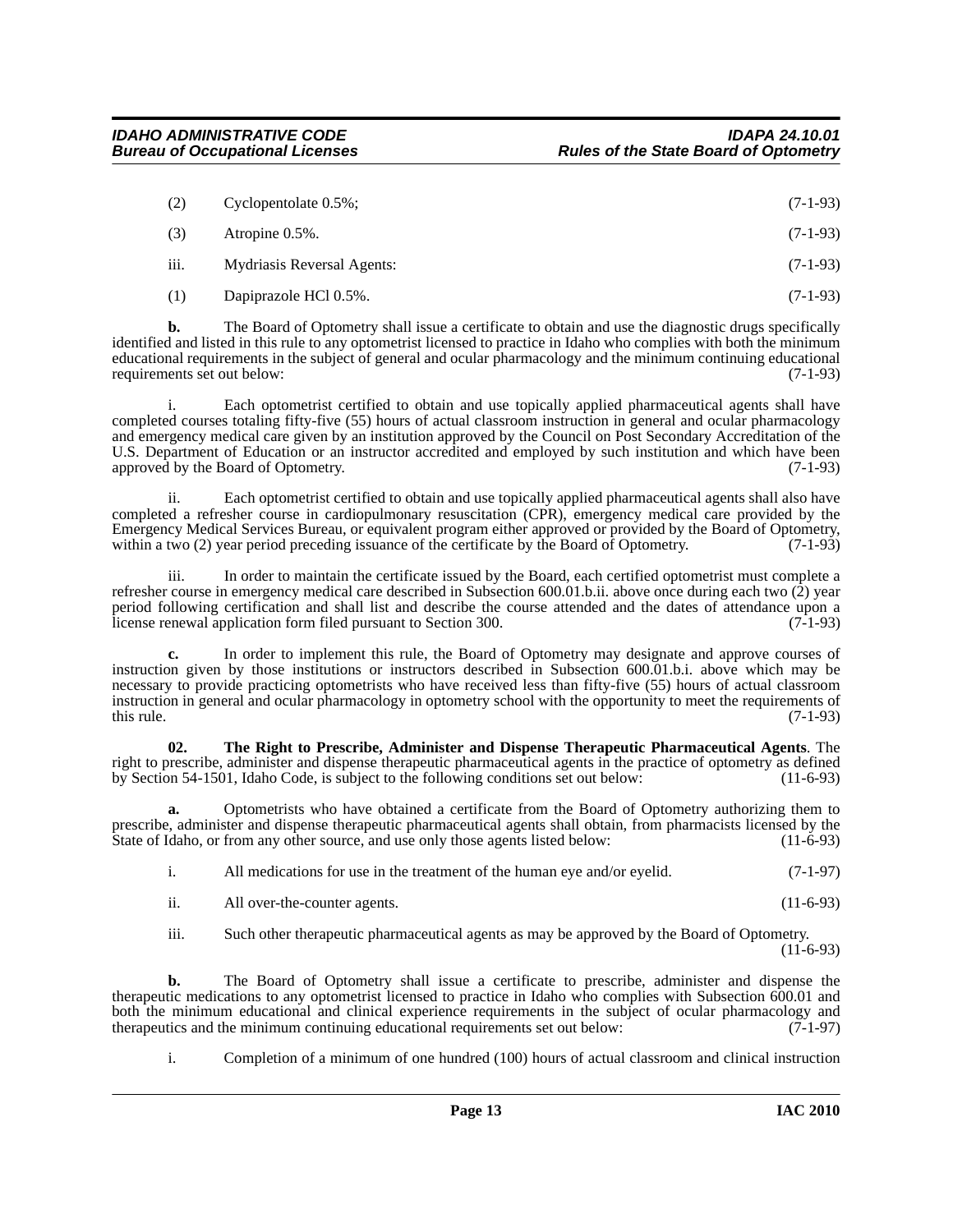in ocular pharmacology and therapeutics courses given by an institution or organization approved by the Council on Post-Secondary Accreditation of the U.S. Department of Education, or an Instructor employed by such institution, which have been approved by the Board of Optometry. (7-1-93)

ii. Successful passage of the "Treatment and Management of Ocular Diseases" section of the optometrist examination approved by the Association of Regulatory Boards of Optometry, Inc. (ARBO). (3-30-01)

### <span id="page-13-0"></span>**601. -- 624. (RESERVED).**

### <span id="page-13-1"></span>**625. RULEMAKING HISTORY PRIOR TO JULY, 1993 (RULE 625).**

As Amended July 30, 1978 As Amended March 16, 1981 As Amended January 7, 1982 As Amended February 1, 1985 Effective February 20, 1985 As Amended March 13, 1987 Effective March 30, 1987 Subsection 600.02. Adopted Emergency Effective September 1, 1987 Readopted January 11, 1988 Adopted by Emergency February 25, 1991, Effective March 18, l99l As Amended February 21, 1992 Effective March 12,  $1992$  (7-1-93)

### <span id="page-13-2"></span>**626. -- 999. (RESERVED).**